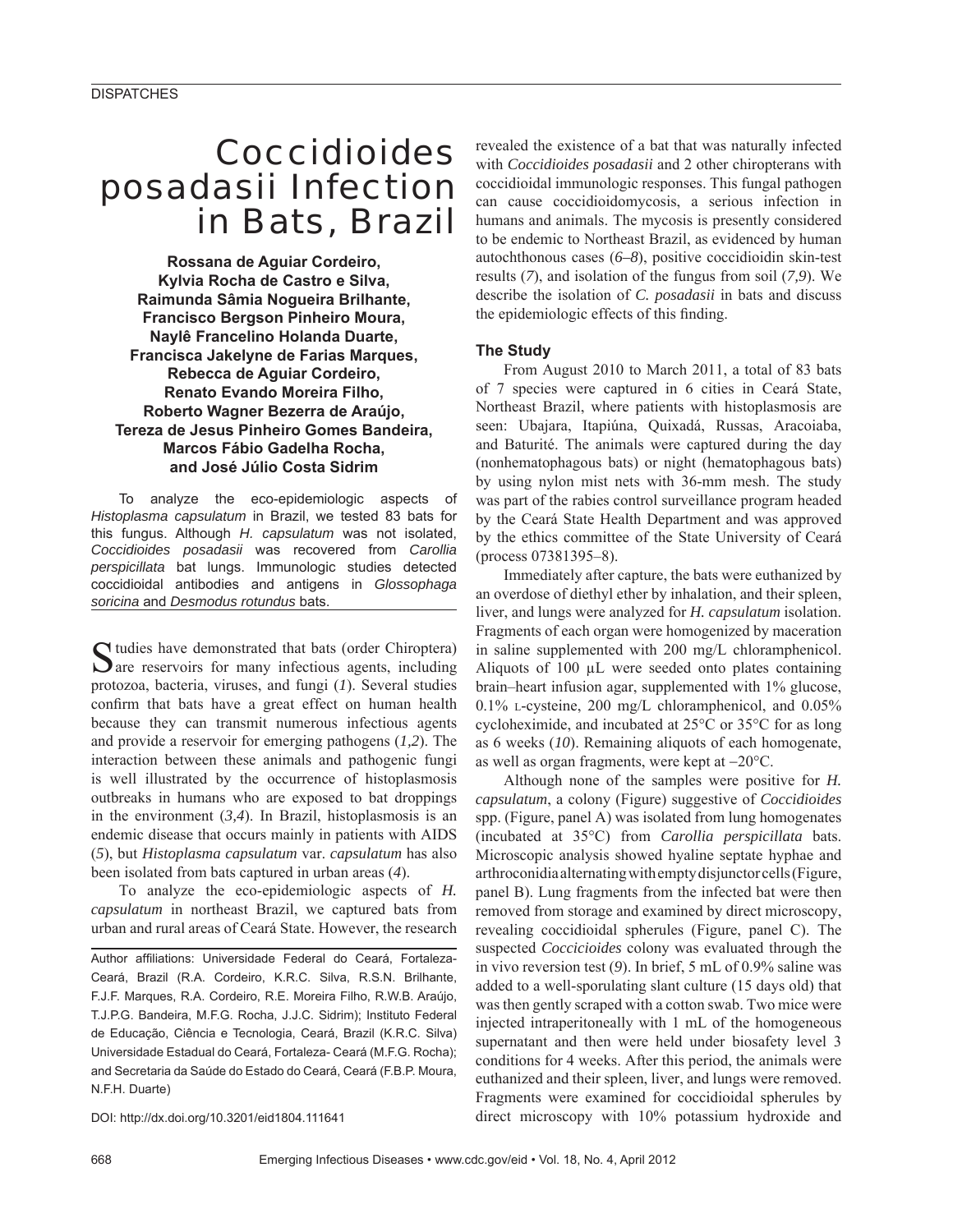

Figure. Coccidioidal structures obtained from a naturally infected *Carollia perspicillata* bat (upper images) and experimentally infected mice (lower images). A) Macroscopic aspect of *Coccidioides posadasii* culture recovered from homogenate of bat lungs. B) Microscopic view of *C. posadasii* culture from bat lungs showing hyaline hyphae with arthroconidia and disjunctor cells (lactophenol cotton blue staining). C) Mature spherule filled with endospores in lung tissue (10% KOH) of bat. D) Bursting spherule with endospores in mouse lung tissue (10% KOH). E) Histopathologic features of mouse lungs revealing parasitic coccidioidal forms by periodic acid-Schiff staining. F) Coccidioidal forms on mouse lungs shown by Grocott-Gomori methenamine-silver staining. Scale bars = 20 μm

also cultured on BBL Mycosel Agar (Becton, Dickinson and Company, Franklin Lakes, NJ, USA). Additional histopathologic analyses of each organ were performed. Spherules with endospores were found in the lungs of the infected animals (Figure, panel D), and histopathologic analysis supported the identification of *Coccidioides* spp. (Figures 1, panels E, F). Fragments of the spleen, liver, and lungs cultured on Mycosel Agar yielded mold colonies that produced typical coccidioidal arthroconidia. An additional test was performed by specific PCR reaction  $(11)$  with Coi9–1F (5′-TACGGTGTAATCCCGATACA-3′) and Coi9–1R (5′-GGTCTGAATGATCTGACGCA-3′) primers to confirm the identity of the pathogen. A voucher of the fungal strain was deposited in the Specialized Medical Mycology Center Culture Collection at the Federal University of Ceará under code CEMM 05–5-059.

Homogenates of lungs, spleen, and liver of all bats were removed from storage and assayed by immunodiffusion tests specific for *H. capsulatum* and *C. posadasii* antigens (*12*) (ID Antigen H & M and IDCF Antigen; Immy Immunodiagnostics, Inc., Norman, OK, USA) according to the manufacturer's instructions. None of the homogenates showed positive reactions in *H. capsulatum* immunodiffusion tests. However, positive antibodies against *Coccidioides* spp. were found in 1 sample of lung from *Glossophaga soricina* bats. Positive antigen reactions were seen in homogenate liver samples from 2 animals,

identified as *G. soricina* and *Desmodus rotundus* bats. These results suggest natural coccidioidal infection among the animals evaluated.

Positive *C. perspicillata* and *G. soricina* bats were captured in the same place, a deserted house in the urban area of Aracoiaba (4°21′59.1″S and 38°48′51.9″W) that has a semi-arid climate, with a rainy season from February through April and an average rainfall of 1,010.3 mm per year. The vampire bat, *D. rotundus,* was captured inside a cave in Ubajara ( $3^{\circ}48'14.3''S$  and  $40^{\circ}52'46.2''W$ ), a city characterized by a warm, subhumid tropical climate, with a rainy period from January through April and rainfall of 1,483.5 mm per year.

## **Conclusions**

*Coccidioides* spp. can infect many mammal species (*13*). In this study, *C. posadasii* was isolated from the lungs of *C. perspicillata* bats, a colonial species that can cohabitate with different species of chiropterans  $(14,15)$ . We propose 3 hypotheses for this finding. First, we hypothesize that the ability to travel long distances daily in their search for food and the social behavior of chiropterans may promote the acquisition and dispersion of *C. posadasii*. As a result, infected bats may have migrated from areas where *Coccidioides* infections are endemic and introduced the fungus in previously non–disease-endemic areas. A second hypothesis involves the possible existence